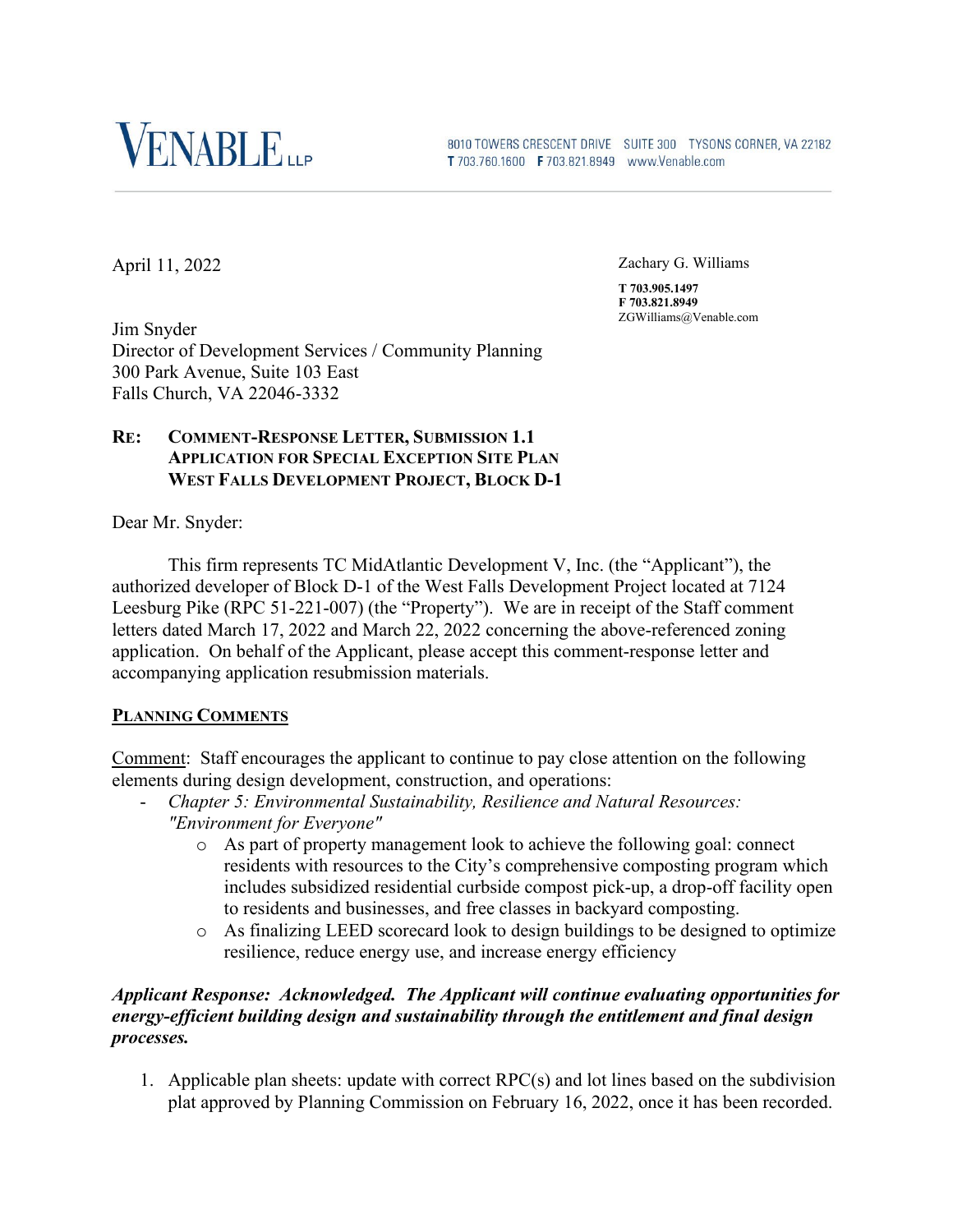

*Applicant Response: The coversheet and background have been updated to reflect the new subdivision. The coversheet only reflects the new Parcel D-2 RPC, since that is the only parcel involved with this SESP application.*

2. Applicable plan sheets: include the Munis number (20190179) on the Civil  $\&$ Architecture sheets along footer.

#### *Applicant Response: The Munis number has been added to the sheets.*

3. Sheet C-0101: Miscellaneous Notes box – update to match language in full SESP.

#### *Applicant Response: The notes have been updated to match the full SESP.*

4. Sheet C-0101: Amend "Planning Commission Final Approval" to "City Council Final Approval"

#### *Applicant Response: This reference has been updated.*

5. Sheet C-0101: Information in Variance box is not applicable to this SESP and can be removed.

#### *Applicant Response: This information has been removed.*

6. Sheet C-0202: Numbers in Bike Parking Tabulation, Class 1 and Class 3 Provided, do not add up between the two tables.

# *Applicant Response: The bike parking tabulations have been updated.*

7. Sheet C-0402: the SESP for Phase 1 depicted a landscape bed between West Falls Station Blvd and the circular drive at the building entrance. This appears to have been removed. Please include these details as shown in the SESP-Phase 1. If changes are proposed for this area, please provide and include narrative including reasons for the changes and differences in design and materials for staff review.

*Applicant Response: The landscape bed was inadvertently removed from the initial application drawing. The landscape bed is intended to remain as originally approved and is shown in the resubmission.*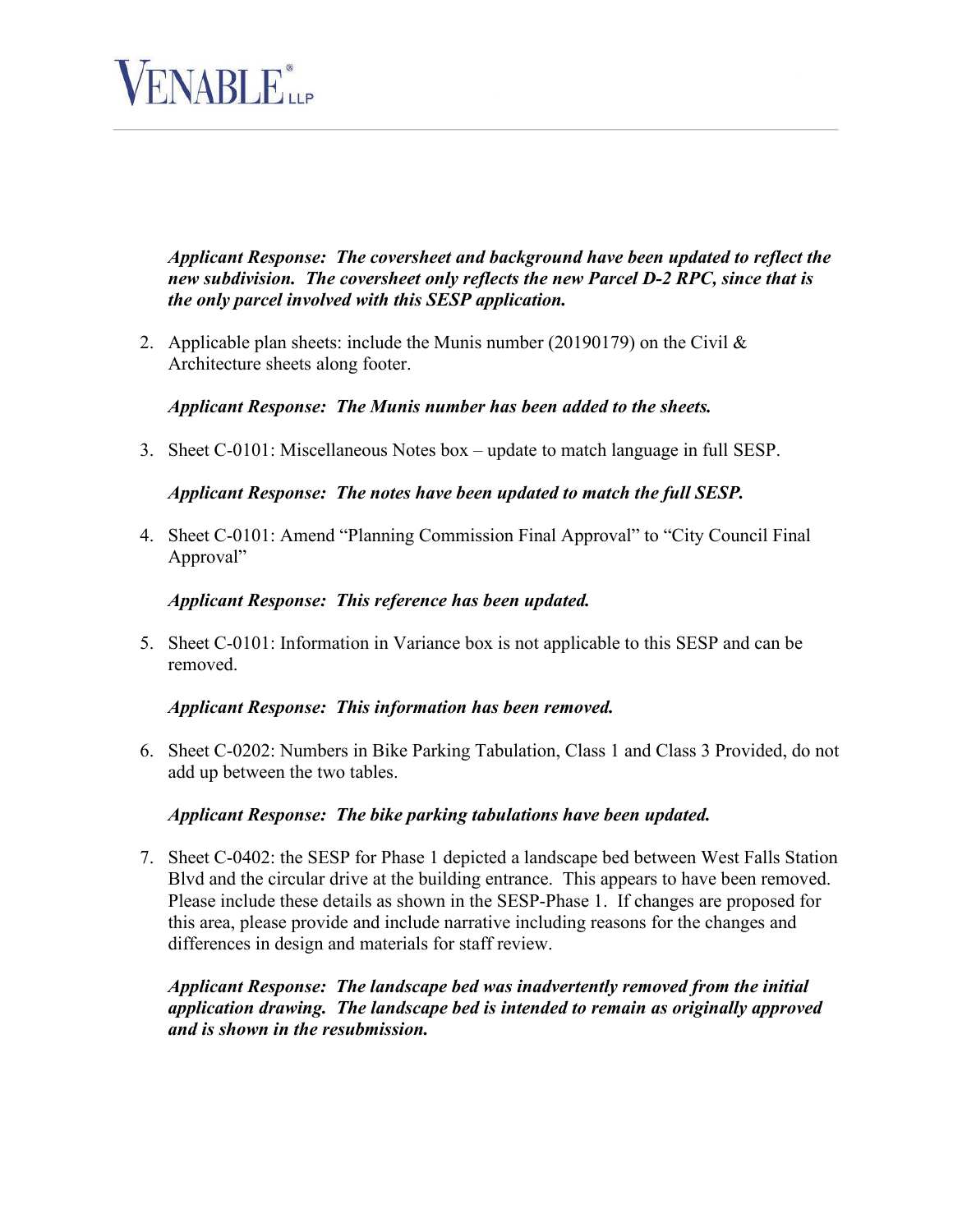

8. Sheet C-0402: Notes 5 and 6 reference a landscape plan and also reference the "full SESP" for site plan elements related to utilities and streetscape materials. The SESP should include the surrounding streetscape at least up to the property line.

#### *Applicant Response: The streetscape was not duplicated in this SESP to avoid confusion. It will be constructed per the approved SESP – Phase 1.*

9. Sheet A-D1-100S: How many bike parking spaces are proposed for the senior housing and retail bike storage rooms in the basement floor plan?

# *Applicant Response: The proposed design includes six (6) bike parking spaces for retail and twenty-one (21) parking spaces for senior housing. Notes have been added to the plans.*

10. Sheets A-D1-201S and 202S: is the roof parapet wall the only location anticipated for fiber cement panels? As was discussed in the March 16 meeting, if there are any anticipated changes in architectural design and/or materials, please include in next submission for staff evaluation.

# *Applicant Response: Notes have been added to the elevation sheets to clarify that the fiber cement panels will be used on the screen walls only.*

11. Sheet A-D1-401: As was discussed in the March 16 meeting, the hotel ratio was used to calculate required senior housing bike parking? Please include an \* with a note that this standard was used.

# *Applicant Response: A note has been added to the tabulation to clarify that hotel ratio has been used to calculate bike space requirements.*

12. Lighting: Confirm any proposed outdoor lighting on building will be consistent with photometric plan in SESP Sheet LT1.1.

# *Applicant Response: Confirmed.*

13. Architectural Design: The elevation facing the garage is the back of the building, but the floors taller than the neighboring garage need some design attention.

*Applicant Response: Acknowledged. The Applicant will continue evaluating potential architectural improvements to this area of the building façade.* 

14. Building Safety Comments: John Russell, CPEDS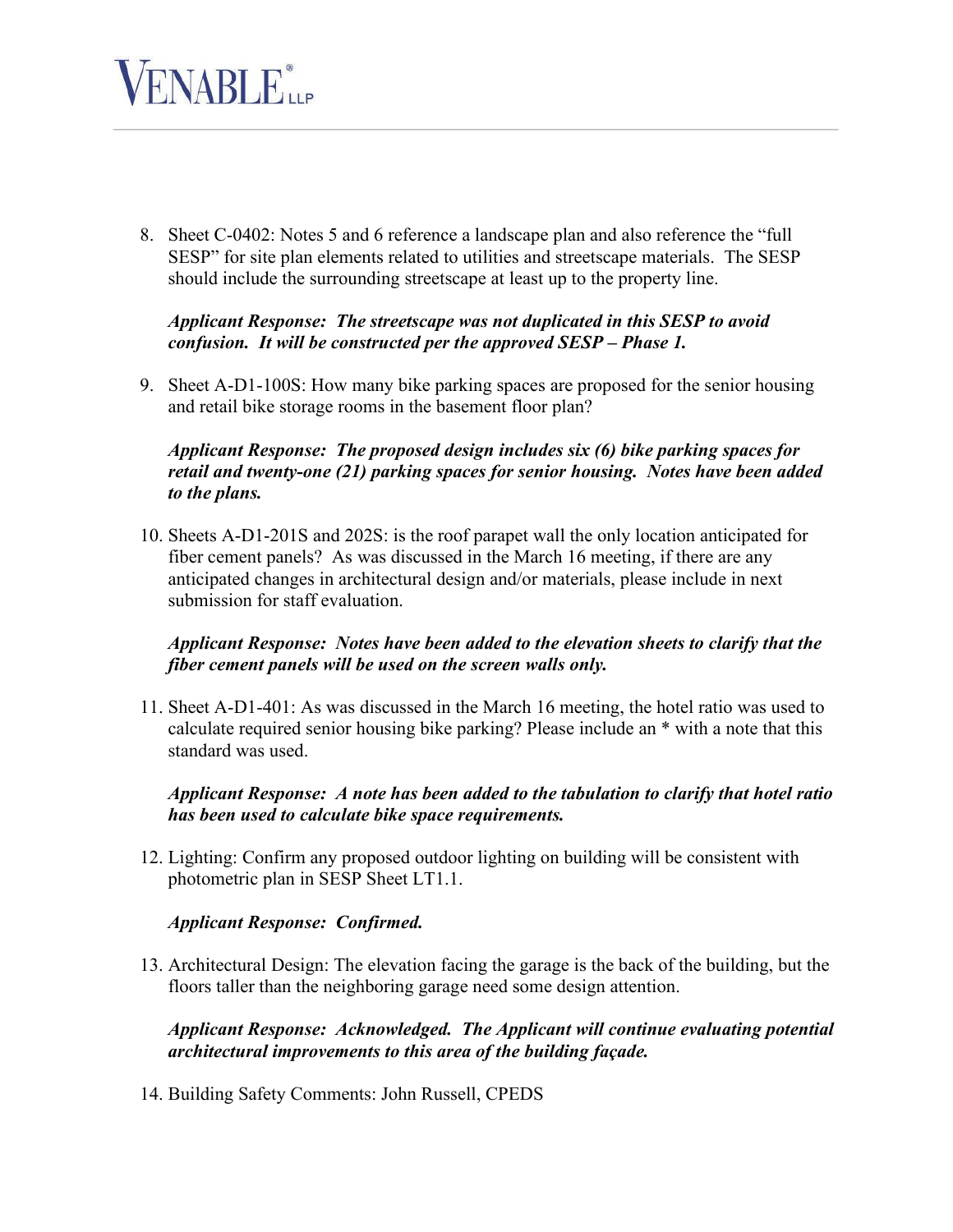

a. Fire lanes: FCC needs to be located at the front of building with a door to exterior and interior. FDC on address side.

#### *Applicant Response: The FCC is located at the front of the building on the address side. A door to exterior and interior will be provided.*

b. Areas of Rescue: It appears that this will also be an I-2 use group, areas of rescue are needed.

# *Applicant Response: The use group will be I-1, condition 2. Smoke compartments and area of refuge will be provided as required by code.*

c. Discharge Paths: Ensure unobstructed discharge paths to the public way (no manholes or planters on the discharge path).

# *Applicant Response: Acknowledged. Discharge paths will not be obstructed.*

15. DPW: Stormwater Management, see Attachment 1.

# *Applicant Response: Responses to DPW stormwater management comments are included below.*

16. FCPD: Police/ Safety, see Attachment 2.

# *Applicant Response: Responses to FCPD comments are included below.*

17. DPW & CMO: Solid Waste & Environmental Sustainability, see Attachment 3.

#### *Applicant Response: Responses to DPW/CMO sustainability comments are included below.*

Comment: Prior to SESP issuance, applicable bonds will need to be submitted if not already covered as part of the SESP-Phase 1.

*Applicant Response: Acknowledged. The Applicant will coordinate with City Staff to submit bonds, as needed.*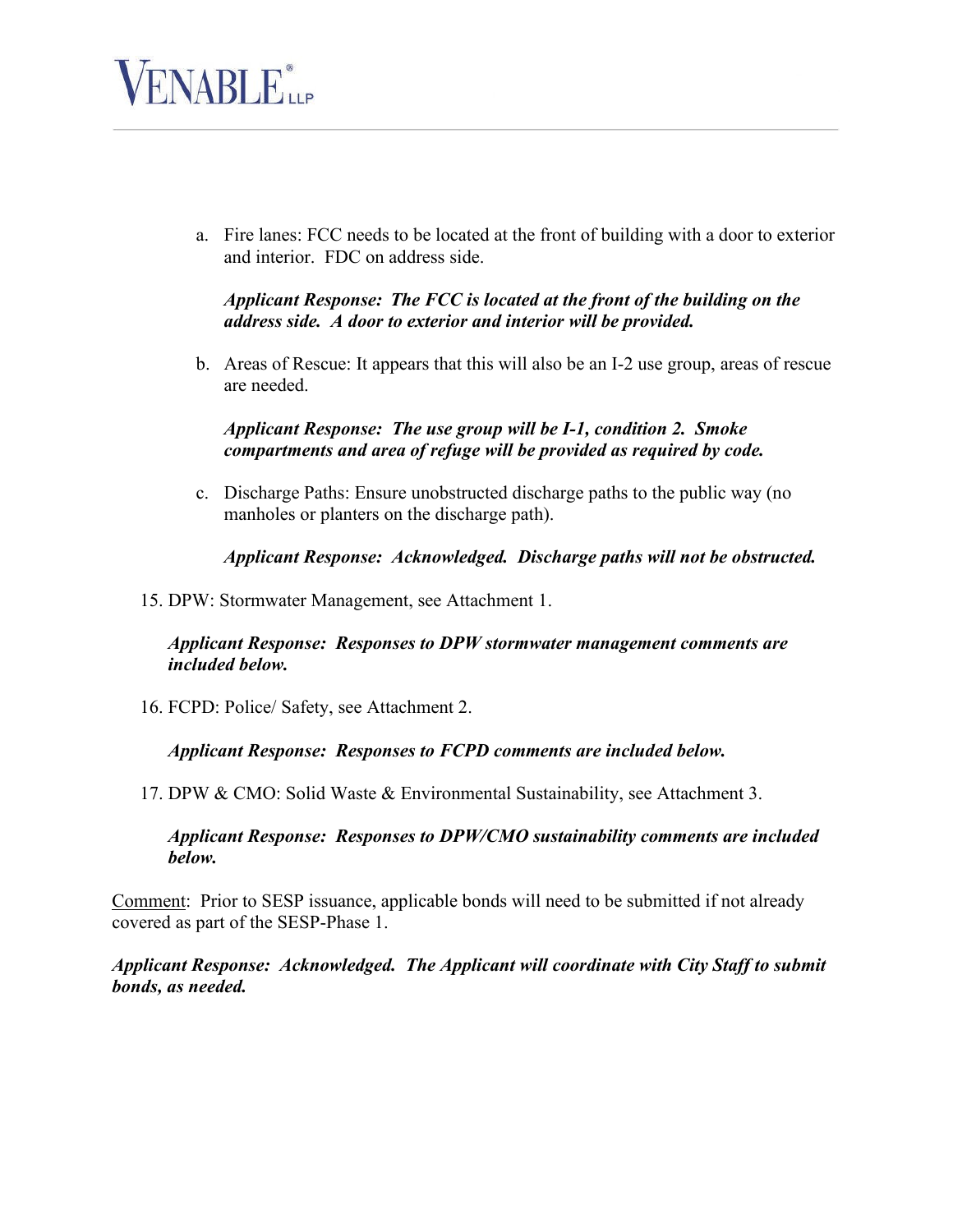

# **DPW STORMWATER MANAGEMENT COMMENTS**

Comment: How will additional living area impact sanitary sewer capacity analysis. What parameters or assumptions are being used to determine magnitude of flow produced by additional occupancy, if any?

*Applicant Response: The City designed and installed the new sanitary sewer system that feeds this site. Our understanding is that the system was designed for the ultimate buildout per the approved SEE. We did not perform a separate sewer analysis for this SESP application.*

Comment: Does the additional living area create more impervious surface area? If yes, how does applicant plan to address stormwater runoff from additional impervious surface area?

# *Applicant Response: Stormwater requirements are addressed through green roof, bioretention, an underground manufactured device, and underground detention.*

#### **FCPD COMMENTS**

Comment: Address Emergency Access. During an emergency, law enforcement needs quick, unrestricted access to the scene though the garage, gates and main/side entry doors to save lives. Have the developer install two separate Knock boxes (one for Police and one for Fire) or some form of secure key box to enable immediate entry for police in an event of an emergency.

#### *Applicant Response: The Applicant will evaluate the potential installation of knock boxes.*

Comment: Address Fire and Police Radio Operability Issues. A lot of new buildings have had dead space issues for police and fire radios which needed extra work/cost afterwards to install repeaters (Repeater enables two-way radios to achieve better coverage, better penetration, and extends the range).

# *Applicant Response: Acknowledged. The Applicant will continue to analyze radio operability issues during final building design*

Comment: Assign Emergency Vehicle Parking Spot. Securing at least one parking spot for emergency vehicles is crucial for a quick response in an emergency.

*Applicant Response: Parking for the proposed building will be located in the adjacent abovegrade garage on Block D-2, pursuant to an agreement with the master developer. While the Applicant will be allocated a specified number of parking spaces to serve the senior housing use, the master developer, and not the Applicant, will own and control the garage. The*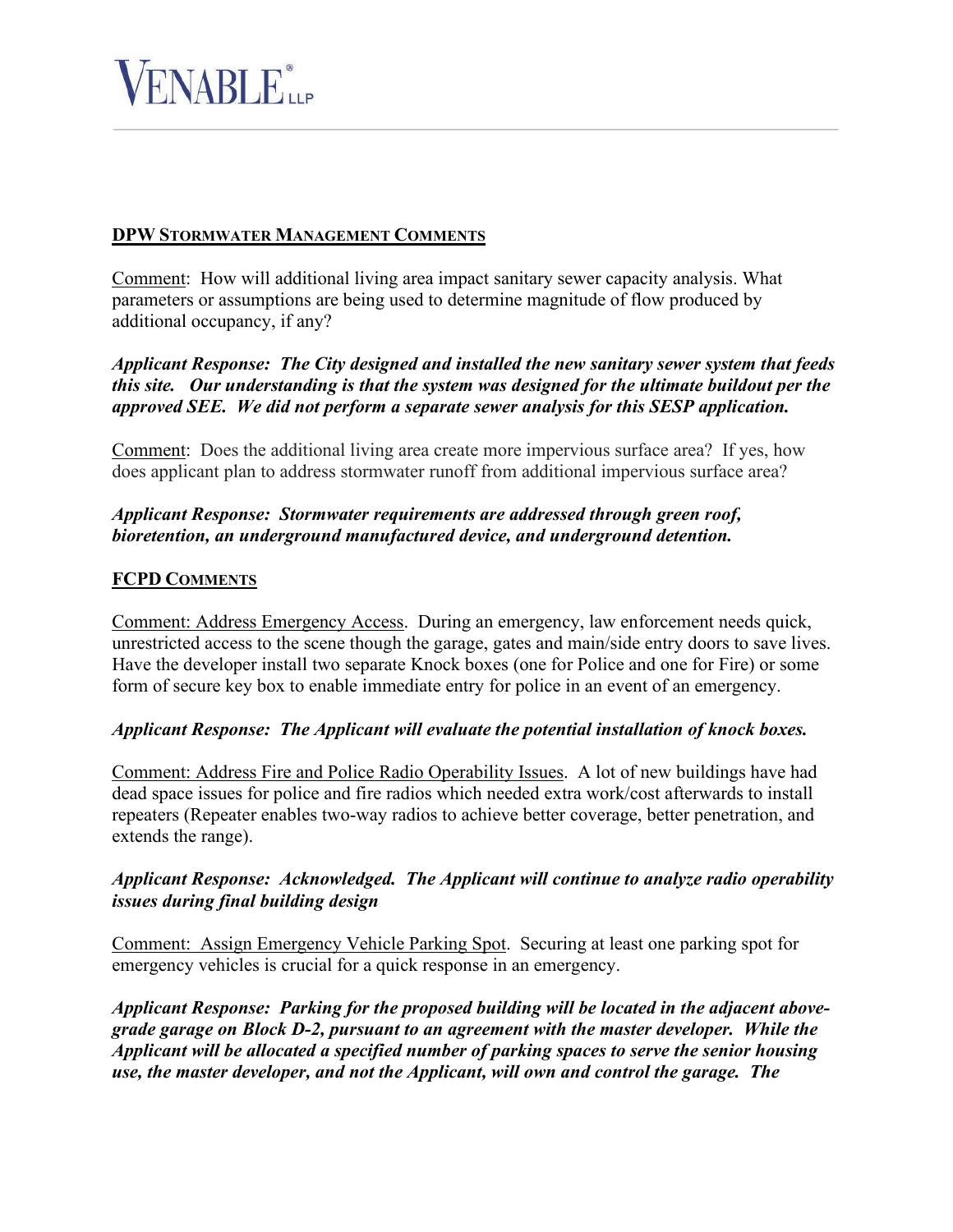

# *proposed development does feature an off-street entrance driveway which could be utilized in the event of an emergency.*

Comment: Dedicate Police Work Space. Since this is going to be a huge area away from the Police Headquarters, require the developer to dedicate a small room with bathrooms for police. This space will be utilized to meet the reporting parties and would serve as a substation for police related work. Most importantly, this space can be used for smart police station in the future. https://www.youtube.com/watch?v=w3HIF9vETY4

Dunn Loring Metro Town Center developer was required to provide a space for police which is currently being used as Police satellite station. We currently have a dedicated police space at the Eden Center which was provided by the property owner.

*Applicant Response: The ground floor of the senior housing building does not contain sufficient free space to accommodate this request. The programmatic and space needs of a mixed-use senior housing building offering differing levels of care to its tenants are significant.*

#### **DPW & CMO SOLID WASTE & ENVIRONMENTAL SUSTAINABILITY COMMENTS**

1. The goal of achieving LEED for Homes v4: Multifamily Mid-Rise certification at Gold level for this building is admirable, and I am pleased to note the preliminary scorecard includes a significant proportion of the available points in the Annual Energy Use category. The City is asking developers to strive for a minimum 20% improvement in energy efficiency below the baseline calculated under LEED v4. As the design process proceeds, we would like to see an updated scorecard, and to know what energy use intensity you anticipate achieving.

# *Applicant Response: Acknowledged. The Applicant will continue analyzing potential energy efficiency measures and will coordinate with City Staff.*

2. The City's Comprehensive Plan encourages reduced use of natural gas because of the associated greenhouse gas emissions and local pollution. An all-electric design, including HVAC equipment, water heaters and appliances, would achieve this goal and could also offer cost savings and risk reduction by eliminating the need for gas distribution piping.

# *Applicant Response: Acknowledged. The Applicant will continue analyzing opportunities for building electrification and will coordinate with City Staff.*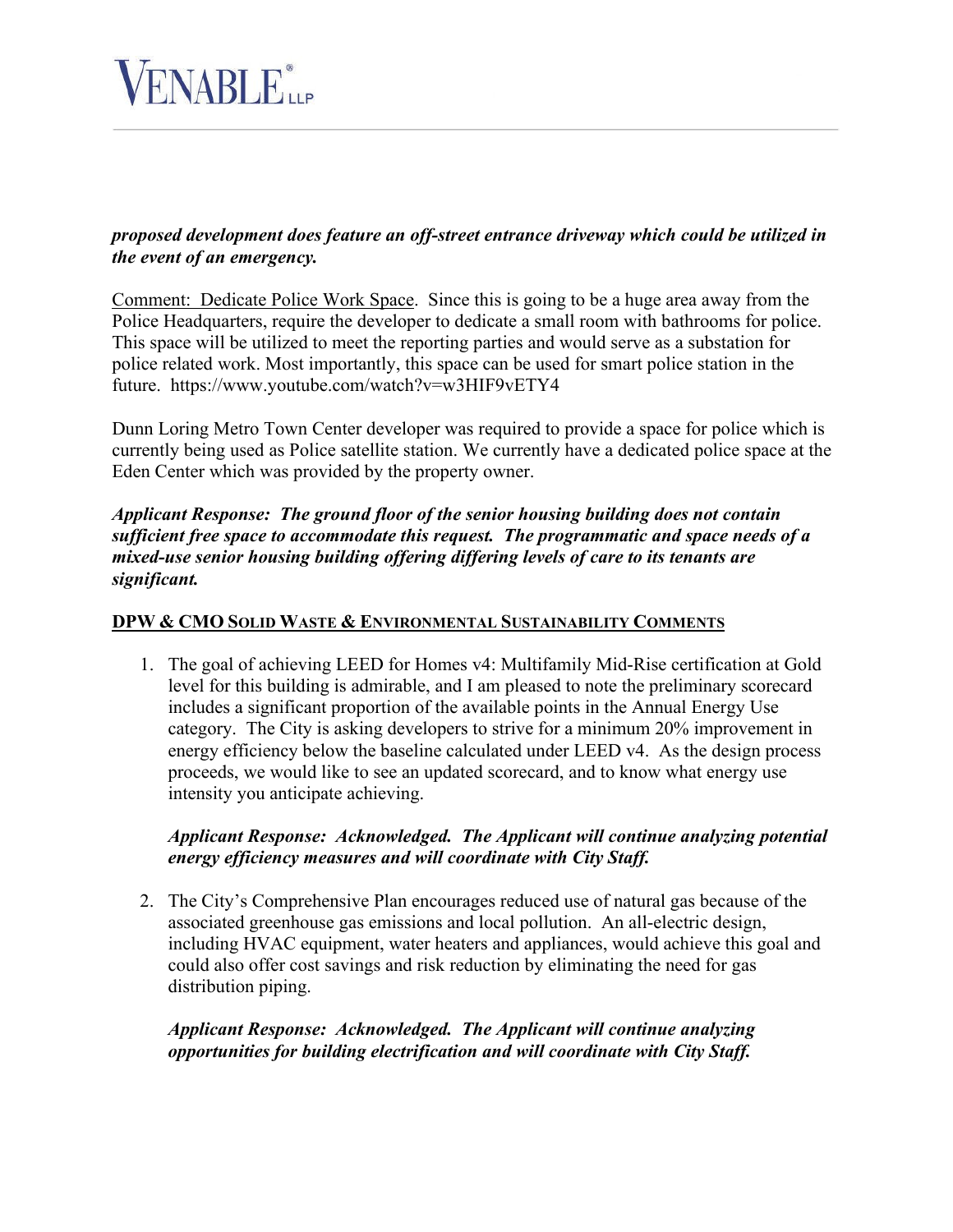# **VENABLE**iLP

3. As the climate changes in our area, higher temperatures and longer heatwaves already occurring and are predicted to increase in the future in our region. The area of the City where this building will be located already exhibits a strong urban heat island effect (see NVRC's Climate Resilience Dashboard). Analysis of future climate model data performed by MARISA(NOAA's Mid-Atlantic Regional Integrated Sciences and Assessments team) shows that our area is projected to see increases in the number of days with nighttime low temperatures above  $70^{\circ}$ F, from an average of fewer than 30 days now to more than 64 days within the next thirty years. High nighttime temperatures limit street and sidewalk cooling, and can lead to further increases in daytime temperatures.

Careful selection of materials for walls and paving, and the provision of shading, for windows and on balconies and rooftop amenity areas, will be essential to achieve a comfortable, energy efficient environment. The use of trees in ground level landscaping should be maximized to maximize the ecosystem benefits of planted areas. Active encouragement of, and provision for, plantings on balconies could create additional planted space, with concomitant environmental benefits.

*Applicant Response: Acknowledged. Through the final design and LEED certification process, the Applicant will continue analyzing appropriate building materials. The streetscape will feature landscape beds and street trees in order to create a better pedestrian environment and to help mitigate heat island effects.*

4. Although the provision of green roofs and bioplanters is a welcome addition to the roof space, it is disappointing that you have not found a way to accommodate renewable energy generation in this building design. As an EPA Green Power Community, the City encourages the use of renewable energy. A commitment to procure Tier 2 renewable energy from offsite sources could add to your LEED score.

*Applicant Response: Acknowledged. Programming of the rooftop space has been carefully considered to balance the competing needs for green roofs/bioretention, building programmatic needs, and mechanical infrastructure. Onsite renewable energy generation is difficult to achieve in a senior housing building of this scale.*

5. I understand from our meeting on March 16, 2022 that you will not be building garage space yourselves, but will be purchasing it from the Hoffman group. I urge you to ensure that sufficient electric vehicle charging stations will be available to your staff and residents. The memorandum prepared by the City's Environmental Sustainability Council, available at https://www.fallschurchva.gov/DocumentCenter/View/14769/2021-06-EV-Charging-Station-Recommendations-210602 may assist you in planning to meet future needs.